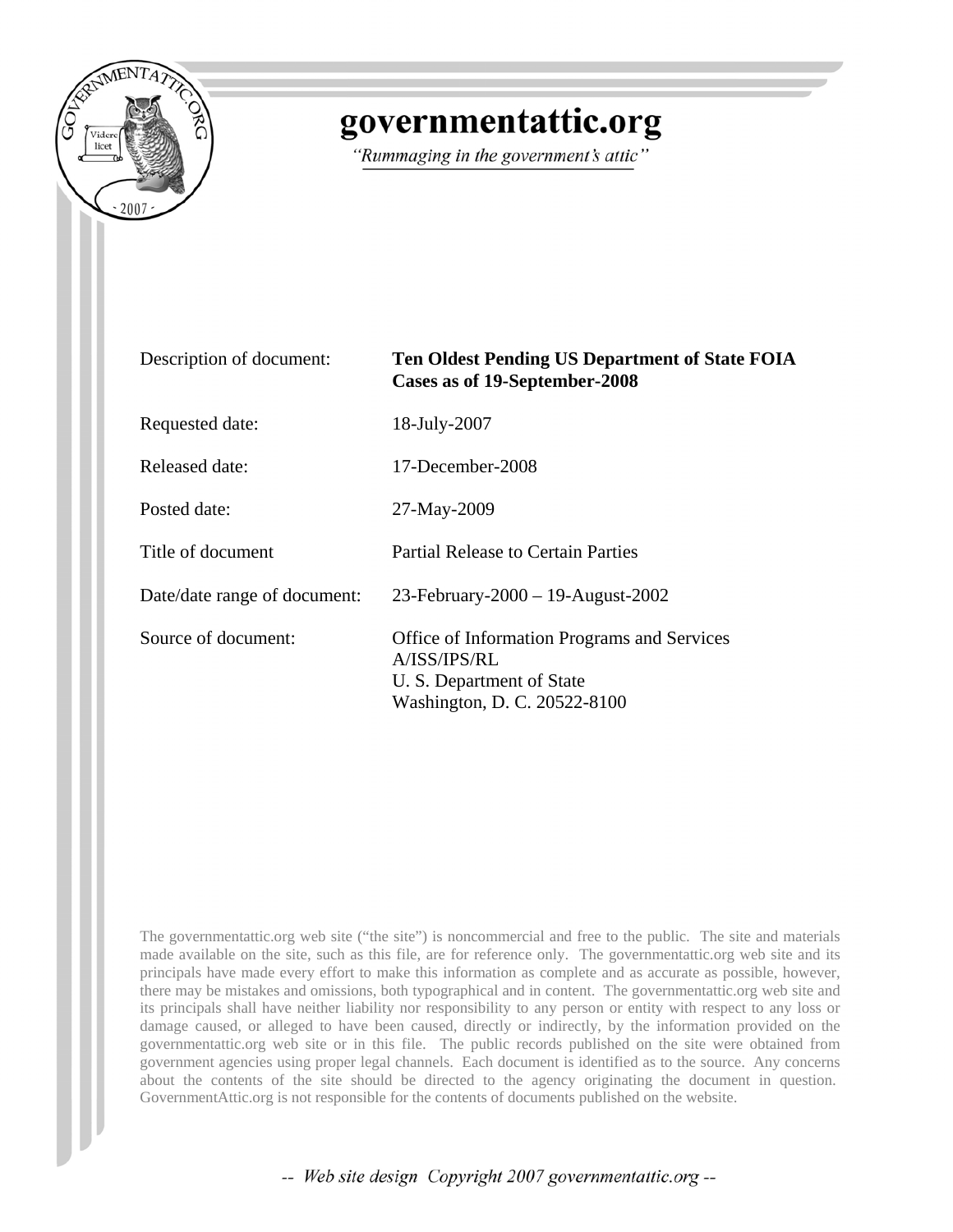

United States Department of State

*Washington, D.C. 20520*  DEC 17 2008

Case No.: 200704156

In response to your request, dated July 18, 2007, under the Freedom of Information Act (Title 5 USC Section 552), we conducted a search of our Centra] Foreign Policy Records and retrieved one document responsive to your request.

After reviewing the document, we have determined that it may be released with excisions. The released material is enclosed.

The material in the excised portion of the document is of such a nature that its release would constitute a clearly unwarranted invasion of personal privacy. As such, it is exempt from release under subsection (b)(6) of the Freedom of Information Act.

The Freedom of Information Act provides for the recovery of the direct costs of searching for and duplicating records requested for non-commercial use. However, no fee is charged for the first two hours of search time or for the first one hundred pages of duplication. Since less than two hours of search time have been expended and fewer than one hundred pages have been duplicated in this case, your request has been processed without charge to you.

We have now completed the processing of your case. If you have any questions, you may write to the Office of Information Programs and Services, SA-2, Department of State, Washington, DC 20522-8100, or telephone us at (202) 261-8484. Please be sure to refer to the case number shown above in all correspondence about this case.

We hope that the Department has been of service to you in this matter.

Sincerely,

been of service to you in this matter. Sincerely,<br>France Tumanieux for

Margaret P. Grafeld, Director Office of Information Programs and Services

Enclosure: As stated.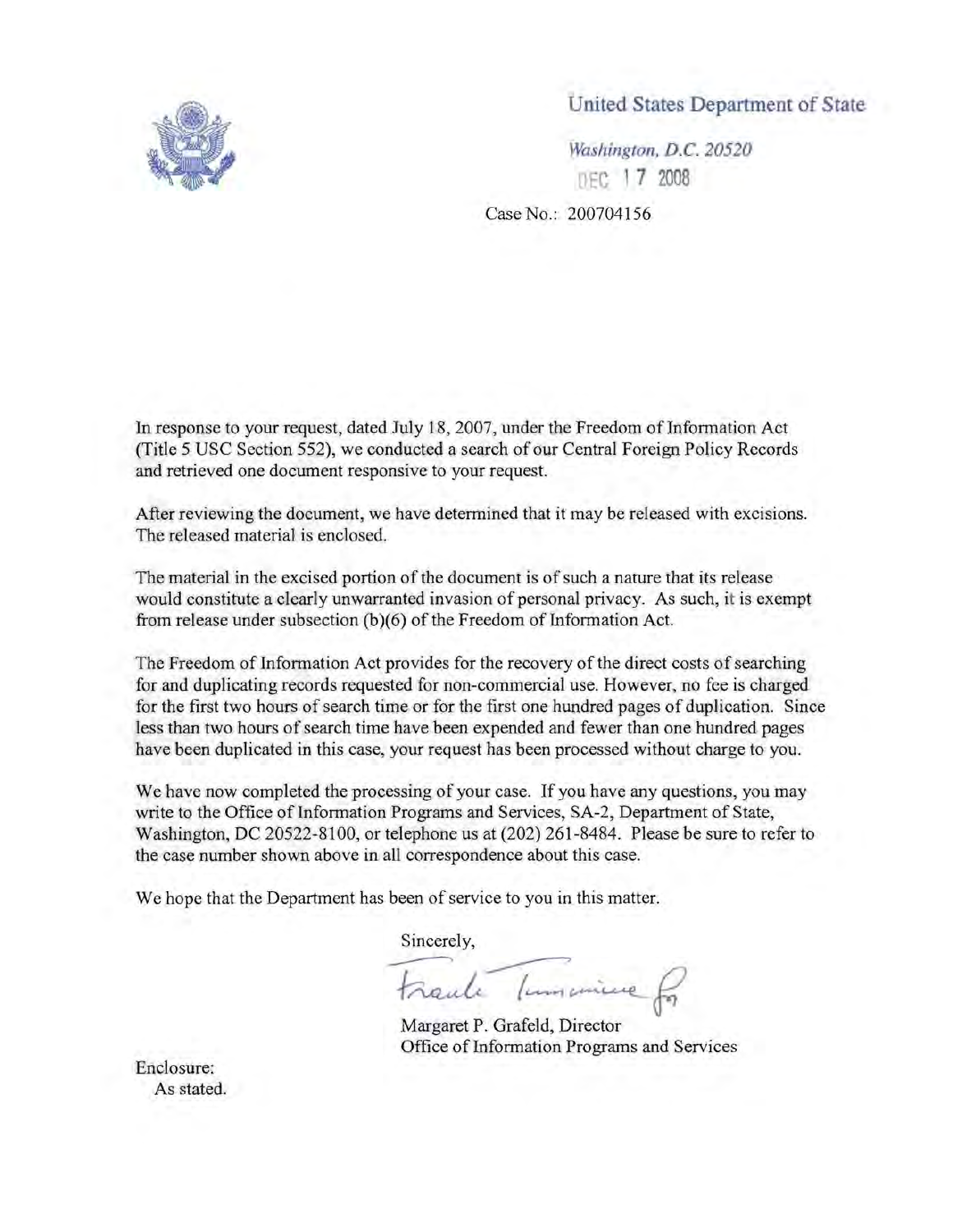## **UNCLASSIFIED PARTIAL RELEASE TO CERTAIN PARTIES B6**

## **Ten Oldest Cases as of 9/19/2008**

 $4/$ 

|                    | CASE_NO DATE_RECEIVED REQ_NAME                                                                               |                     | DESCRIPTION                                                                                                                                                                                                                                            |
|--------------------|--------------------------------------------------------------------------------------------------------------|---------------------|--------------------------------------------------------------------------------------------------------------------------------------------------------------------------------------------------------------------------------------------------------|
|                    | 200000575 2/23/2000                                                                                          | EMERSON, STEVEN     | MAKING DECISION TO DESIGNATE 17 LISTED O<br>RGANIZATIONS AS TERRORIST ORGANIZATIONS                                                                                                                                                                    |
| 200100489 2/8/2001 |                                                                                                              | GAJADHARSINGH, ADAM | TERRORIST BOMBINGS OF U.S. EMBASSIES IN<br>NAIROBI, KENYA AND DAR ES SALAAM, TANZAN<br>IA. TIME FRAME OF INFO IS FROM 01/01/95<br>THROUGH "PRESENT," I.E., THE DATE SEARCH<br>WAS INITIATED (9/17/02, SEE SEARCH LIST<br>$\vert$ . [FFOLDVARY/8/14/03] |
|                    | 200103658 9/27/2001                                                                                          | GRIMALDI, JAMES V   | 19 NAMED TERRORISTS RE 9/11/01 EVENT ON<br>AMERICAN AIRLINES FLTS 77 & 11, AND UNIT<br>ED AIRLINES FLTS 175 & 93.                                                                                                                                      |
|                    | 200103928 10/16/2001                                                                                         | EVANS, MICHAEL      | DOCUMENTS RELATING TO STATE DEPARTMENT'S<br>CONTRACT WITH DYNCORP AEROSPACE TECHNOL<br>OGY TO OPERATIONS IN COLOMBIA.                                                                                                                                  |
|                    | 200104434 12/13/2001                                                                                         | KLEINBERG, ELIOT    | INVESTIGATION OF TERRORIST ATTACKS OF SE<br>PT 11 & ANTHRAX INVESTIGATION IN SOUTH F<br>LORIDA. SUBJ RANGE DATE FOR "TO" IS 04/<br>19/02, HOWEVER COMPUTER WILL NOT ALLOW I<br>T TO BE ENTERED BECAUSE IT IS AFTER CASE<br>RECEIVED DATE               |
|                    | 200200067 1/4/2002                                                                                           | D'AVINO, CAREY R    | ACTIVITIES OF OIL COMPANIES INSIDE SUDAN<br>; DISCRIMINATION ACTS, HUMAN RIGHTS VIO<br>LATIONS, AND USE OF ROADS AND AIRFIELDS<br>BY SUDANESE GOVERNMENT. 01/01/95 -- PRESEN<br>T.                                                                     |
|                    | 200200147 1/14/2002                                                                                          |                     |                                                                                                                                                                                                                                                        |
|                    | UNITED STATES DEPARTMENT OF STATE<br>REVIEW AUTHORITY: FRANK TUMMINIA<br>DATE/CASE ID: 16 DEC 2008 200704156 |                     |                                                                                                                                                                                                                                                        |
|                    |                                                                                                              |                     | UNCLASSIFIED                                                                                                                                                                                                                                           |

**B6**